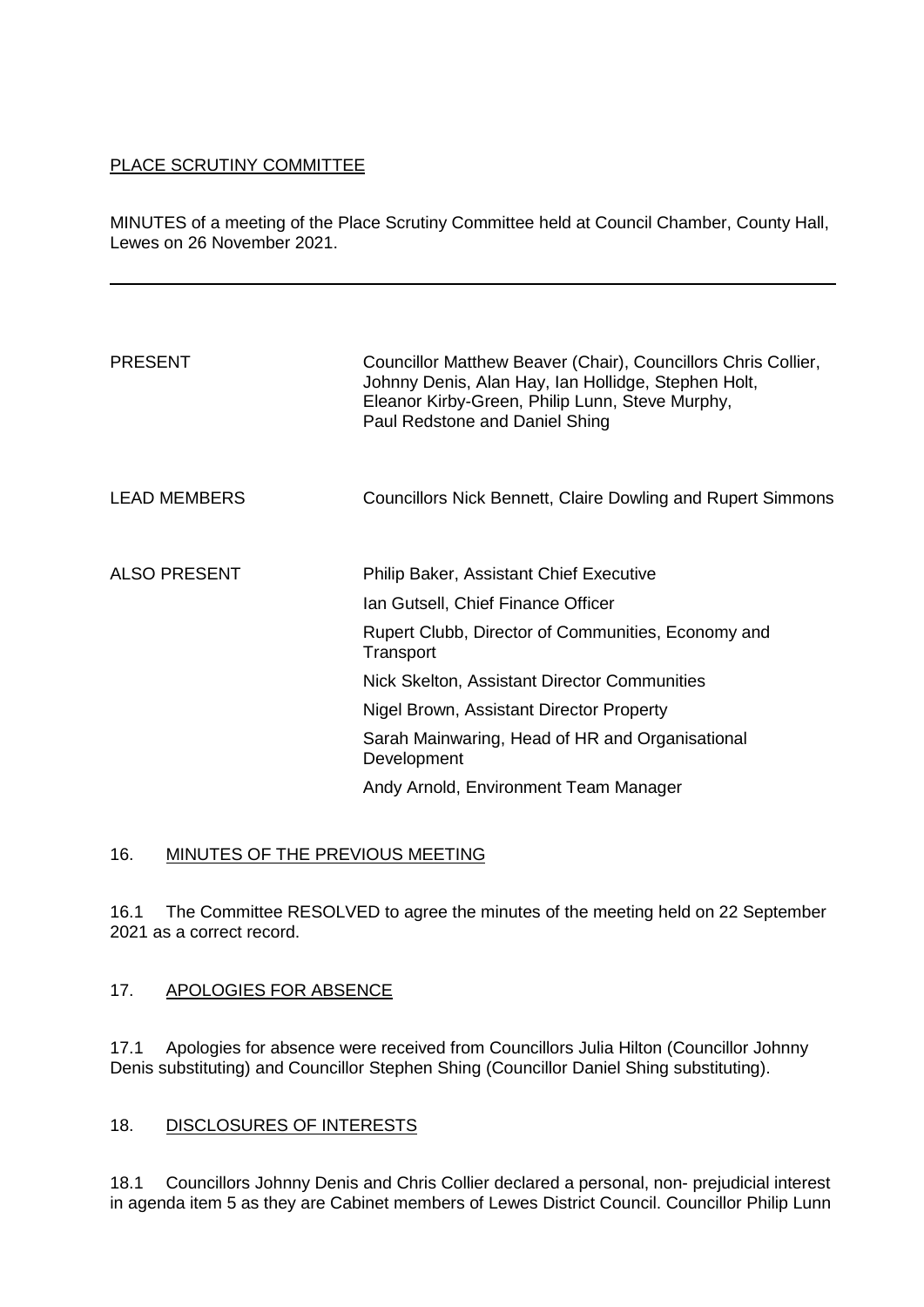declared a personal, non-prejudicial interest in agenda item 8 as he is a Cabinet member of Wealden District Council and is Chair of the Safer Wealden Partnership.

# 19. URGENT ITEMS

19.1 There were no urgent items.

## 20. RECONCILING POLICY, PERFORMANCE AND RESOURCES (RPPR)

20.1 The Assistant Chief Executive introduced the report. This report provides the opportunity for the Committee to receive updates on the RPPR process since the September Place Scrutiny Committee meeting and identify any information it requires for the Place RPPR Board which will be held in December. The September Cabinet report, which is appended to the Committee report, provides a policy update since the State of the County report. There is still a great deal of uncertainty about the forthcoming Government policy developments, and more information is awaited on the Levelling Up White Paper; the national review of Special Educational Needs and Disability (SEND) provision; the review of Children's social care; and the review Adult Social Care funding. All of which are expected to be announced later this year or next year.

20.2 It is usual that the Committee receives an update on the proposed savings as part of this report, and in particular the Committee has requested an update on the proposed savings for the Trading Standards service. As set out in the report, the planned savings in the Trading Standards service have been removed following service pressures. The report also sets out an updated Medium Term Financial Plan (MTFP).

20.3 The Chief Finance Officer provided an update on the MTFP since September during which time there has been the Budget Statement and the publication of the Spending Review for 2021. There have been some key financial announcements as part of the Settlement which saw the announcement of three-year grant totals, but not specific grant allocations. The Council is likely to receive only a one year funding allocation from those grants for 2022/23, with the future two years likely to be subject to different types of allocation. There is a level of risk that the methodology for funding allocations will change over the course of the next three years. The Council knows the totals for the grants that have been announced but not the individual allocations to local authorities, and there is still a large degree of uncertainty.

- 20.4 Some of the key announcements are:
	- There will be £4.8 billion new grant for local government nationally which equates to £1.6 billion per year. Under the current formula for allocation, East Sussex County Council's (ESCC) likely share of this will be around £7 million. However, some sub-grants that make up this figure have previously been announced such as £200 million over three years for supporting families, £38 million for cyber security over three years, and £35 million for transparency which will be for things such as external audit and access to information.
	- The 1.25% increase in National Insurance that the Council will have to pay as an employer from April 2022 will have to be taken from the local government grant and this will add a cost pressure to ESCC of around £1.5 million.
	- Allocations of £2.7 billion funding nationally for roads, £3 billion for buses, and £2 billion for walking and cycling. We will need confirm whether this is new funding, or in part, existing funding previously announced.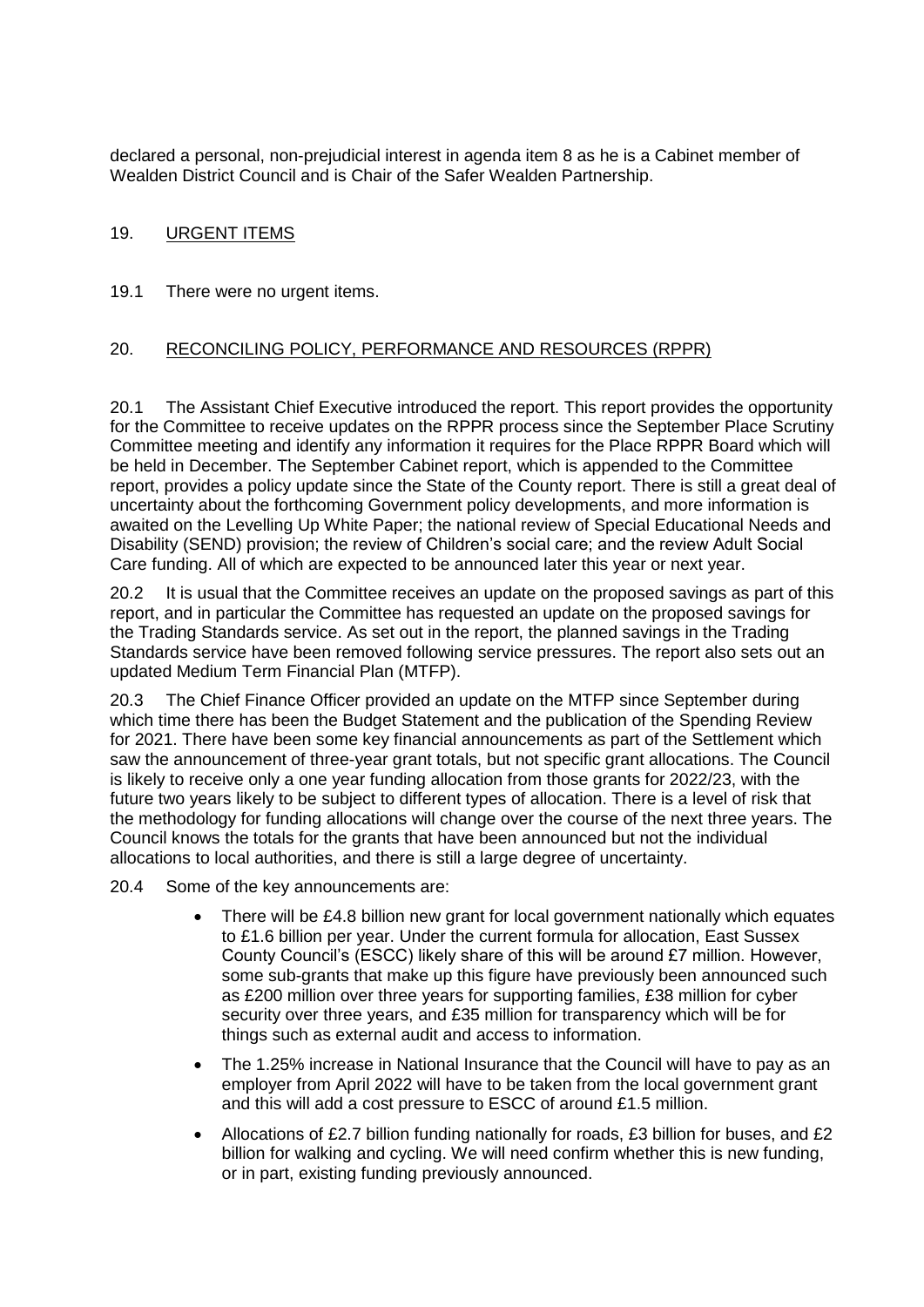- £3.6 billion nationally has been announced for supporting the implementation of Adult Social Care (ASC) reform, which is likely to be an operational and financial challenge for the Council in the coming years.
- There has also been an announcement of a range of grants for Children's Services totalling £3.9 billion.
- In total £20 billion of funding has been announced in grant funding over the next three years up until 2024/25, but the exact allocations have yet to be announced through the Local Government Provisional Settlement expected on 16 December 2021.
- The Council Tax referendum limit remains at 2% for the next 3 years, and the announcement of a 1% ASC precept in 2022/23. For the current financial year there was an option for a 3% ASC precept which could be spread over 2 years and the Council agreed to apply a 1.5% in 2020/21 and further 1.5% in 2022/23. The 1% ASC precept that has been announced for future years has no flexibility to vary it or carry it forward. This will have implications for the MTFP.

20.5 At present the budget assumptions are based on a 1.99% increase in Council Tax and a 1.5% ASC precept taken in 2022/23. A 1% increase in Council Tax equates to additional income for the Council of around £3.1 million. The Office for Budget Responsibility (OBR) has issued its latest assessment of inflation which is exhibiting an upward trend, and this will have to be factored in to the MTFP which may result in an additional cost pressure when the Council comes to set the budget.

20.6 In response to Covid the Council has received many grants in this financial year and there is £69 million available. The Council is currently estimating that it will have £30 million of that total unallocated at the end of the financial year and it is not yet clear if it will be possible to carry forward some of the specific grants or whether they will have to be spent by the end of the financial year. This will also have to be factored into the MTFP.

20.7 For savings, there is no requirement for additional savings to be found other than those already set out in the report. Details of the Local Government Provision Settlement for ESCC are awaited and the MTFP will be updated once the Council has more detailed financial information on budget allocations.

20.8 The Committee discussed the report and raised a number of questions and made comments, which are summarised below.

### Parking Charges

20.9 The Committee asked whether any parking charges surplus will be spent in the localities related to the various Civil Parking Enforcement (CPE) schemes (e.g. in Hasting, Eastbourne, Bexhill/Rother etc). The Committee also asked what type of transport measures or schemes the funding will be spent on. For example, the 'Gear Change' document sets out how sustainable transport schemes for walking and cycling and active travel can be developed, and the role parking may play in the modal shift to safe and reliable active travel. Some members of the Committee also noted that there is a desire by some residents in the Rother CPE scheme to extend some of the parking restrictions. The Committee asked for a link to be circulated to the annual report on parking surpluses.

20.10 The Director of Communities, Economy and Transport (CET) outlined that parking surpluses are spent on local transport schemes across the County and can be used to support public transport, such as supported bus routes, which may be linked to other areas. The Eastbourne Town Centre Improvement scheme has used funding from this source. Parking charges can help with demand management and surpluses can be used to make public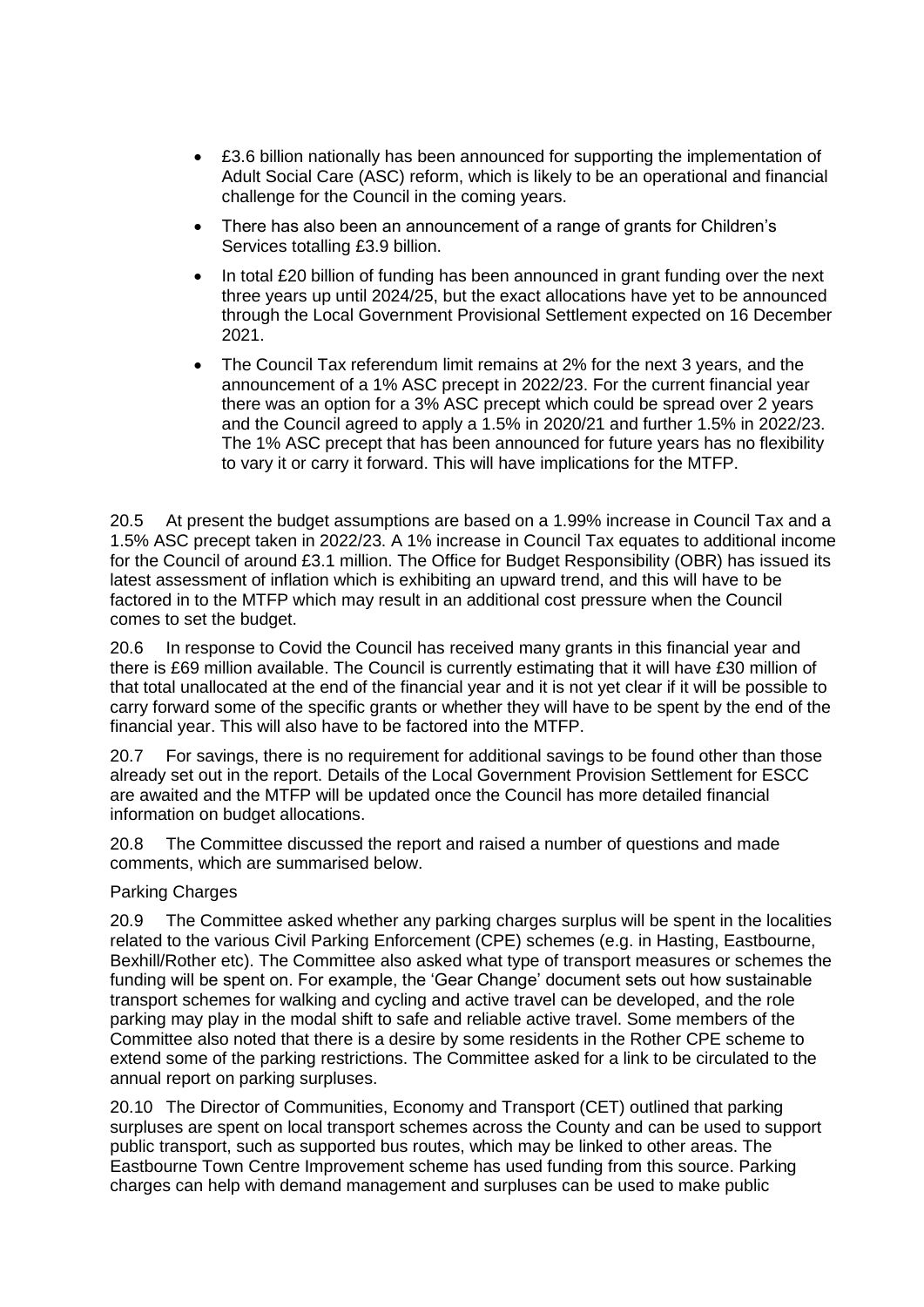transport more reliable and safe, as well as supporting active travel. Parking reviews are held on a regular basis if parking restrictions need to be changed or expanded. In some cases, the prevention of parking can help with bus reliability. The 'Gear Change' document is good in setting out a direction for change, however some of the interventions will be expensive. The implications and any potential use conflicts will need to be examined. The Local Cycling and Walking Infrastructure Plan (LCWIP) will be a key component in the shift to walking and cycling as a mode of transport.

20.11 The Committee noted that parking on the pavement is becoming an increasing problem and asked if the Council could lobby the Government to introduce a national policy to ban parking on the pavement (as is the case in London).

20.12 Councillor Denis commented that he thought the Lewes Town Partnership had an agreement with ESCC that parking surpluses would be spent locally when the CPE scheme was introduced rather than being pooled and spent across East Sussex. He would like this agreement reviewed as the original agreement was to spend parking surpluses locally.

#### Waste and Recycling

20.13 The Committee commented that if there is a possibility that more Household Waste and Recycling Centres (HWRS) are closed, this could result in more fly-tipping and increased travel for residents to dispose of their waste. There should be a carbon assessment and as this is a very visible service. It would be preferable to look at other options such as reducing opening hours rather than closing sites. The Committee noted that there may be a need for cross border use of HWRS sites where the nearest site is in another local authority's area. The Committee asked if it would be possible to have a high level agreement for East Sussex residents to access other local authorities' sites.

20.14 The Director of Communities, Economy and Transport outlined that the department has previously done work on HWRS need and accessibility and clarified that the are no plans to further reduce the number of sites. This will be kept under review if there are changes in waste behaviour or demand. The planned savings will be achieved through efficiency savings in the £1.3 billion Waste PFI (Private Finance Initiative) contract such as additional income generation from the sale of electricity and the processing of commercial waste.

20.15 The Environment Bill which has received Royal assent may introduce changes that have an impact on ESCC through requirements for a food waste collection, consistency in the collection methodology and deposit return schemes. Introducing cross county agreements would have commercial implications for ESCC and would need to be examined carefully in order to understand the impact on tonnages and costs. Work would also need to be undertaken to understand how people travel to HWRS sites and the embodied carbon in the waste contract.

### Management of Back Office Systems (MBOS) Programme

20.16 The Committee noted that there was nothing in the revenue budget for the MBOS Programme and asked if all the expenditure will be from the capital budget. The Chief Finance Officer clarified that the MBOS Programme expenditure is capital, but the ongoing revenue costs are reflected in the MTFP through existing budgets.

### National Insurance increase and Pressures Protocol

20.17 The Committee asked if the ongoing cost of the National Insurance increase in employer contributions had been built into the budget and for clarification of what is meant by "pressures approved by protocol". The Chief Finance Officer outlined that the increase in National Insurance has been built into the base budget and therefore the budget reflects the ongoing cost increase. The 'pressures protocol' is a process to assess and rank financial pressures (i.e. the need for budget increases to meet a growth in costs such as from inflation, or changes to service requirements) before they are included in the MTFP.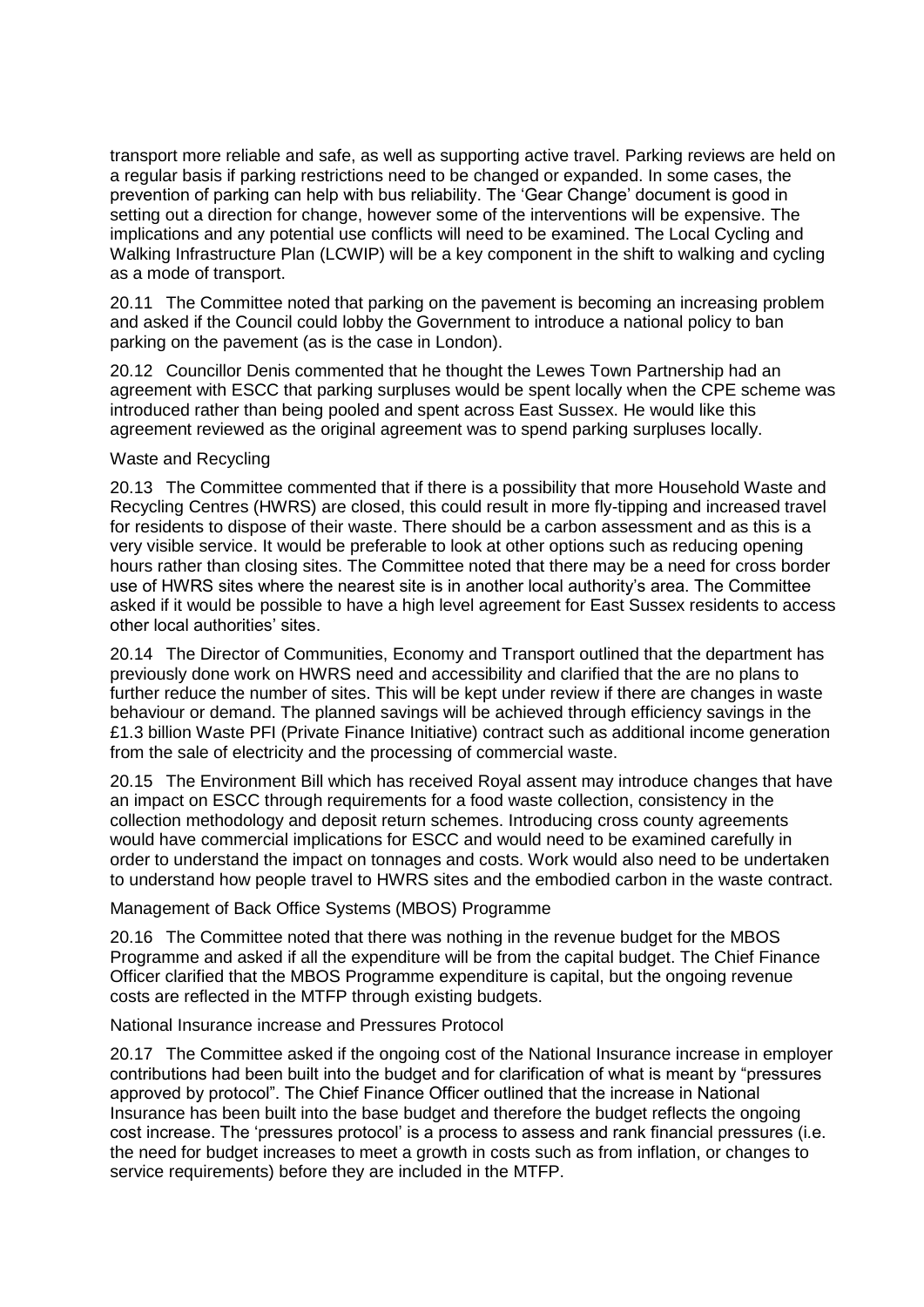20.18 The Committee RESOLVED to note the information in the attached RPPR Cabinet report of 30 September 2021(appendix A), including the updated Medium Term Financial Plan and savings plans.

## 21. SCRUTINY REVIEW OF BECOMING A CARBON NEUTRAL COUNCIL - PROGRESS REPORT

21.1 The Director of Communities, Economy and Transport introduced the report and outlined that the report provides an update on the progress in implementing the thirty-seven recommendations that were agreed as part of the scrutiny review, which are linked to the actions detailed in the action plan in appendix 2 of the report. Work is progressing on the 37 recommendations, with 5 completed, 28 are ongoing and 4 have yet to be started. The report and appendices set out what has been achieved and the progress that has been made since the Council started work on reducing carbon emissions and outlines the use of the funding that has recently been allocated by Cabinet (appendix 3).

21.2 The Environment Team Manager summarised the background to the report. The report focusses on what the Council is doing about its own emissions and does not cover what it is doing externally on issues such as transport and waste. The Council is working towards a science-based target of reducing carbon emissions by an average of 13% per year. This target is the rate of change that is required across the County in order that it contributes towards the target of limiting climate change to less than 1.5 degrees Celsius compared with pre-industrial levels.

21.3 Organisations break down their carbon emissions into a number of categories, which for the Council includes scope 1, scope 2 and scope 3 emissions. Scope 1 and 2 emissions are those broadly from activities the Council controls directly such as the energy used to heat corporate buildings. Scope 3 emissions are from any other sources which are mainly from supplies and services the Council buys.

21.4 Work has focussed firstly on scope 1 and 2 emissions as the Council has much better data on them and has more control over them, which means there is a greater ability to achieve reductions. The work also recognises how important it is to tackle scope 3 emissions as they represent a larger proportion of the Council's overall emissions. Although the Council is at the start of its work on scope 3 emissions, more work is being undertaken such as:

- The work being undertaken across the Orbis Partnership to increase expertise and capacity in reducing emissions from procurement.
- Beginning to build in specific carbon reduction requirements into the Council's contracts, such as the Highways Maintenance contract re-procurement where the contractor will be required to reduce emissions by 13% per annum in line with the corporate target.
- For smaller, local suppliers who may need support to meet contractual requirements to reduce emissions, the Council is offering free energy audits and energy efficiency grants over the next 18 months.

21.5 This represents a mix of measures across the Council's supply chain in order to help them take as much action on emissions as they can. Although work has started to reduce scope 3 emissions from the supply chain, due to the scale and complexity of the supply chain it is going to take some time.

Progress against the Recommendations.

21.6 The Environment Team Manager outlined the progress against the 37 recommendations where a small number have been completed but the majority are ongoing due to the nature of the recommendations. There are some actions that will take longer deliver such as the work to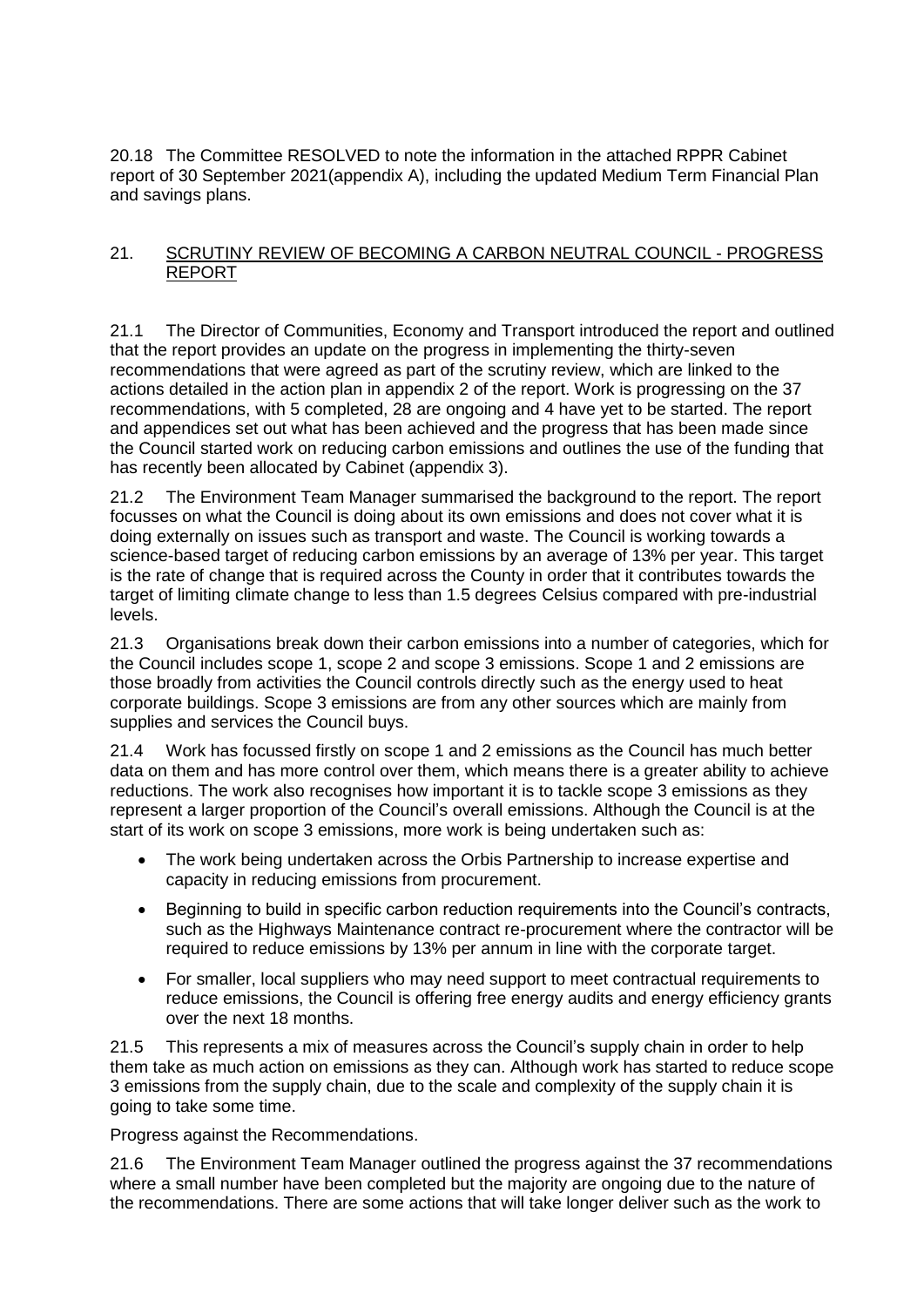reduce scope 3 emissions. New technologies, such as the use of hydrogen in heating and transport, will be incorporated into the actions as they become available.

21.7 Environment Team Manager summarised the use of the additional funding that Cabinet has made available for climate change work as detailed in appendix 3 of the report. This includes:

- investment in additional capacity to speed up progress in reducing emissions from the Council's buildings;
- taking a structured approach to reducing emissions by undertaking modelling of different approaches to get to net zero; and
- building a pipeline of future carbon reduction projects to enable the Council to be better placed to take advantage of any external funding that becomes available.

21.8 This moves the Council from a reactive to a more proactive approach and will continue to use the energy hierarchy to guide the work. This aims to:

- 1. Reduce energy use first, avoiding energy use where we can;
- 2. Use energy more efficiently;
- 3. Install renewable sources of energy; and finally
- 4. Use carbon offsetting such as tree planting, and changes to land management.

At present the Council is focussing on activities further up the hierarchy and particularly on actions to reduce energy usage.

21.9 The Environment Team Manager explained it is unlikely that the Council will achieve the 13% reduction target this year as staff return to offices and other buildings. This is due to increased energy use to heat buildings as more staff return and the requirement to ventilate them due to Covid measures, as well as increases in emissions as staff travel more. Therefore, achieving the target will be more challenging.

21.10 In terms of future scrutiny work in this area, the Environment Team Manager outlined that work will be taking place during 2022 to update the corporate Climate Emergency Action Plan, as the current plan runs from 2020-2022. The Committee may wish to be involved in the work to develop a new two-year action plan.

21.11 The Committee discussed the report. The questions and comments made by the Committee, together with the responses are summarised below.

Carbon reduction measurement and literacy training.

21.12 The Committee commented that the measures outlined in appendix 3 need to include an estimate of the carbon reduction that will be achieved in relation to the investment that is being made. The Environment Team Manager responded that carbon reduction figures can be included against each of the measures where they are known. The Committee commented that it supported carbon literacy training for Members, senior managers and staff, and the continued use of online virtual meetings.

Installation of solar panels and work with the community energy sector.

21.13 The Committee welcomed the installation of solar panels on six of the Council's buildings and asked if a list of the buildings could be made available to the Committee. *(Post meeting note: the six buildings are: County Hall, Sackville House, Milton Grange, Hookstead, Lansdowne, and Herstmonceux School).* The Committee also asked if the Council is working with community energy partnerships to promote energy efficiency measures and the use of renewable energy such as the installation of solar panels. Officers confirmed they are reviewing the lease that would cover solar PV to ensure that it can work for both the Council and third parties such as community energy groups.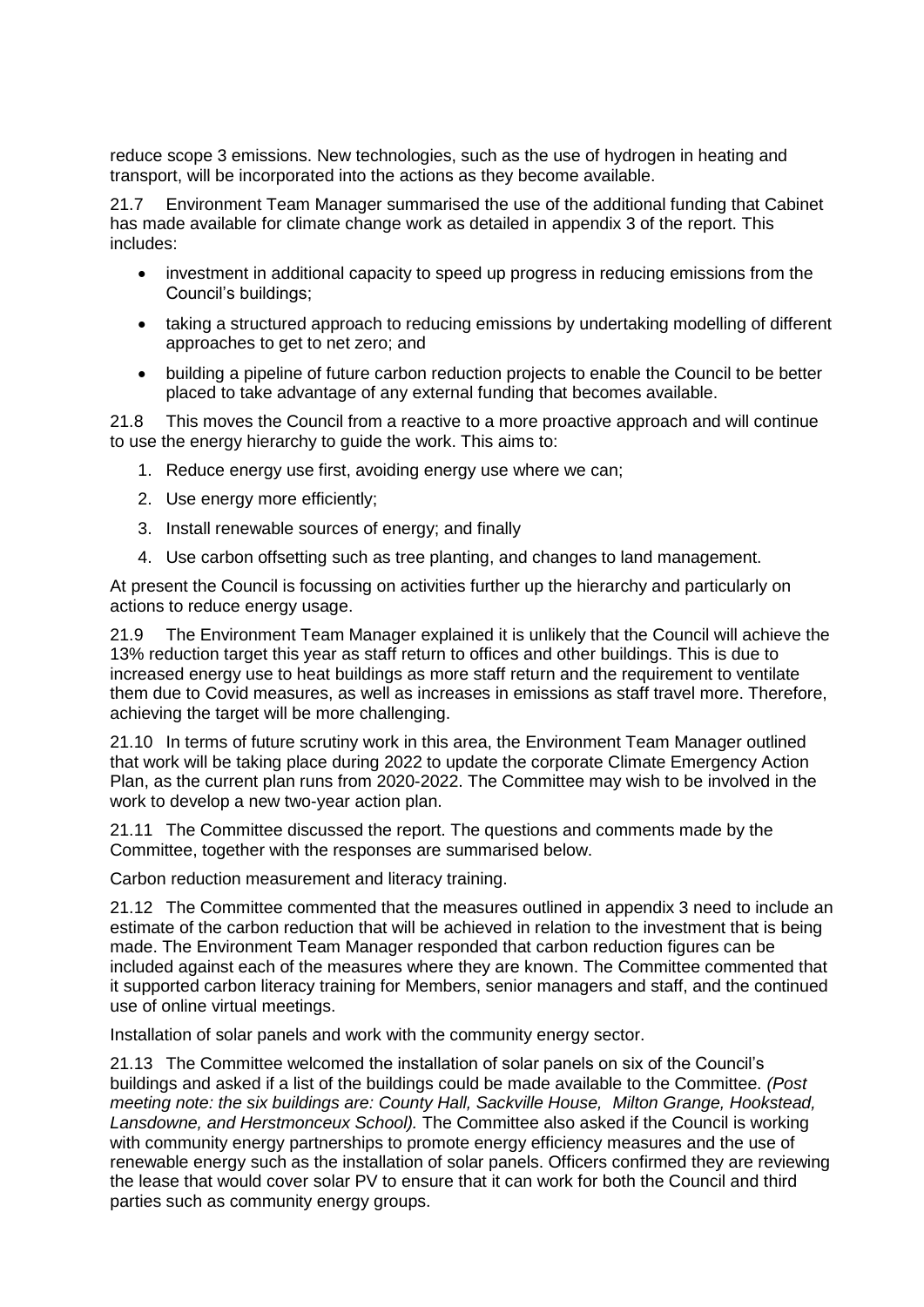## Street lighting upgrade

21.14 The Committee questioned the response to recommendation 7c in the action plan and whether programming new street light units to switch off at night was accurate and perhaps this should be changed to read that they are programmed to switch off at a certain time. Officers agreed to amend the text to clarify this point. *(Post meeting note: the text will be amended to read, 'Savings were better achieved by programming the new lighting units to switch to part night lighting as they are installed and where this is approved').*

## Electric Vehicle (EV) charging

21.15 The Committee noted that there is a Government initiative to have EV charging points in all new homes and asked if this changed the Council's position regarding providing EV charging points. Officers commented that there is a plan around corporate vehicle emissions and the provision of EV charging points. However, the wider provision of EV charging facilities for the public is outside the remit of the work on the Action Plan but will be included as part of the work on the Local Transport Plan.

### Future work

21.16 The Committee asked if there was a point at which the scrutiny review itself would be reviewed. It was clarified that the scrutiny review would not be reviewed as an action plan has already been set out in response to the review. Some actions will take time to complete, and timescales can be challenged where appropriate. A further update report is also due to be presented at the June Committee meeting. The Lead Member for Resources commented that he considered the corporate Climate Emergency Action Plan to be one of the best compared with other local authorities and encouraged the Committee to build upon this work. Officers also outlined that the Committee is invited to be involved in the update of the corporate Climate Emergency Action Plan.

21.17 The Committee RESOLVED to note the progress report and the agreed additional expenditure on climate change measures of £3.867m up to 2023/2024.

# 22. WORKSTYLES REVIEW - UPDATE REPORT

22.1 The Assistant Director, Human Resources and Organisational Development (HR&OD) and the Assistant Director, Property introduced the report. There has been a large scale engagement with staff across all levels of the organisation about the future ways of working and the move to hybrid working. The report sets out the principles of hybrid working and that Team Agreements will be developed to describe how teams will work in future in order to meet business and individual's needs. The new way of working supports recruitment and retention, as well as helping to achieve a work life balance. It also supports a reduction in carbon emissions due to the need to travel less and will support any potential future considerations around rationalisation of the corporate office estate.

22.2 There has also been widespread engagement to understand the business needs and physical adaptations that may be necessary to support the new ways of working. A building by building approach will be taken with changes agreed through co-design workshops. There will be less banks of desks, more confidential space, and a different use of meeting rooms, including the use of screens for meetings. All revised layouts will be agreed with Heads of Service prior to implementation. This work will be phased to start at St Mary's and St. Mark's House, in Eastbourne, then Ocean House in Hastings and will probably commence in February 2022. The changes at County Hall will follow later in the year and will incorporate any lessons learnt from earlier phases.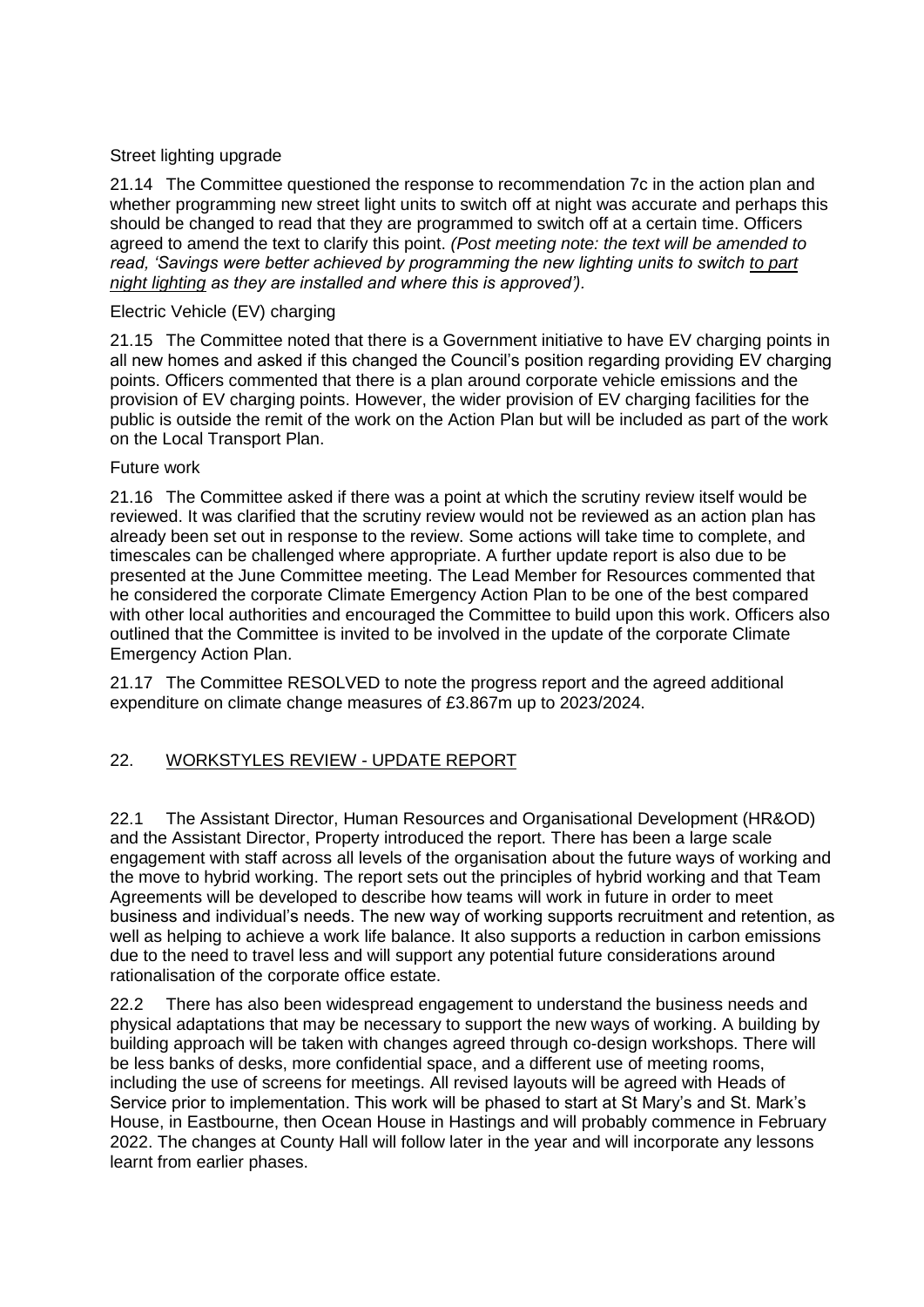22.3 The Committee discussed the report and made a number of comments which are summarised below.

22.4 The Committee expressed support for the change to hybrid working and viewed it as a positive step for staff. The Committee asked a number of questions related to what the Council will do with any spare office space; the use of car parks at County Hall; the level of engagement with staff around the proposed changes; and how the balance between flexible and hybrid working will be treated.

22.5 The Assistant Director, Property outlined that a balanced approach had been taken to office space changes and departmental management teams had been involved. The changes may free up office space, particularly at County Hall, which may provide opportunities for commercial rental income as well as bringing in other public sector partners to drive greater utilisation. There are no changes planned to car parking as there has not been a permanent return to work, which explains the current low usage. The Committee noted that working from home may reduce carbon emissions by reducing staff travel, but the emissions from increased home working also need to be taken into account and deducted when calculating savings.

22.6 The Assistant Director, HR&OD explained that staff had been involved at all levels and particularly in drawing up Team Agreements. It has been made clear that the working arrangements need to be driven by business needs, but there is also an opportunity to meet individual needs such as flexible working. The Team Agreements support individual preferences and aim to balance needs. Staff have expressed that they feel hybrid working is more efficient and they feel more productive. There is an acknowledgment that working from home might not be suitable for everyone and there is still a place for face to face working. Display screen assessments and workstation assessments are carried out where staff are working from home to make sure they have the right equipment, desk, chair etc. Working arrangements will be kept under review and Team Agreements will be reviewed in 4-6 months' time to ensure they remain valid.

22.7 The Committee RESOLVED to note the report on the Workstyles Review.

# 23. EAST SUSSEX ROAD SAFETY PROGRAMME OUTCOMES

23.1 The Assistant Director, Communities introduced the report. The report provides the Committee with an update on the final outcomes of the East Sussex Road Safety Programme, which started in 2016. It has been identified from evidence both nationally and locally that the vast majority of Killed or Seriously Injured (KSI) crashes and over 90% of collisions are due to driver behaviour or driver error. Therefore, the Programme trialled a number of interventions designed to change driver behaviour and reduce the number of Killed or Seriously Injured collisions (KSIs) in the County. The trials were developed by the Behavioural Insights Team (BIT) in conjunction with Sussex Police and other Sussex Safer Roads Partnership (SSRP) partners. The Programme was funded by £950,000 from Public Health, based on the Public Health Outcomes Framework which identified that the proportion of people either killed or seriously injured on East Sussex roads was higher than the average rate for England.

23.2 Randomised controlled trial methodologies were used so that the evaluation of the outcomes is robust, and results can by applied with a high degree of confidence. There have been very few previous road safety trials that have used this methodology, which uses data science to show which interventions work in improving road safety. The Programme has included work on five behaviour change trials and the high risk sites trial. The high risk sites trial makes physical changes to how the road appears to drivers at certain sites to see how this changed driver behaviour. Four out of the five of the behaviour trials demonstrated positive outcomes, which included the Notice of Intended Prosecution (NiP) trial and the Anniversary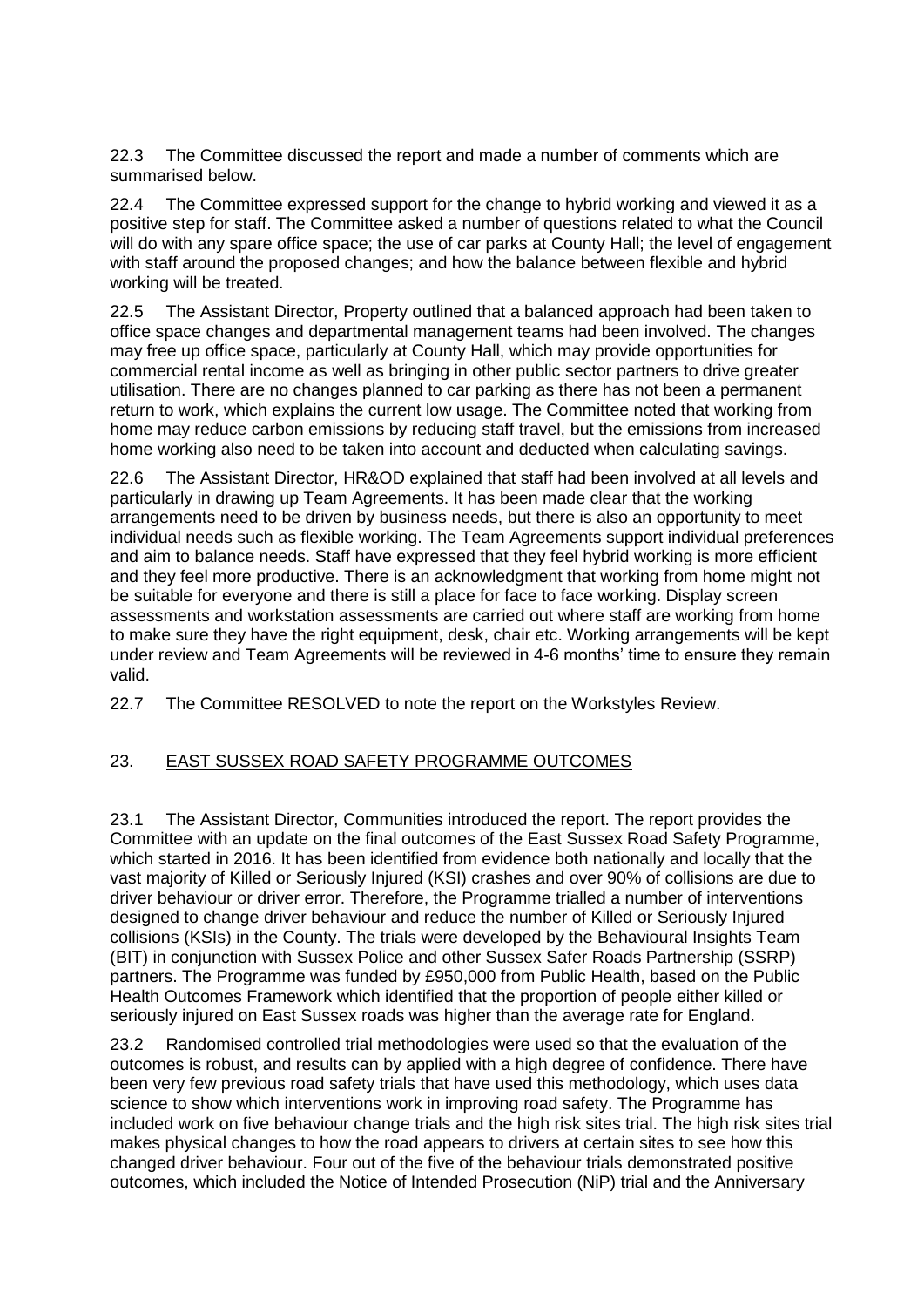trial. The results from the high risk sites trial of 15 schemes showed a reduction in the average number of crashes and the average number of casualties per annum.

23.3 Following the successful outcome of these trials further Public Health funding has been allocated to develop more trials. The Behavioural Insights Teams has been appointed to do this work which will take place during the summer of 2022 for implementation in the autumn.

23.4 The Committee welcomed the successful outcome of the trials and the positive impact that was made on the number of collision and KSIs. Anything that reduces collisions and casualties in East Sussex is very welcome. The Committee discussed the report and a summary of the questions raised and points made is given below.

#### Target Groups

23.5 Some Committee members commented that the high risk groups, such as the 18-24 year old age group, are well known and it would appear that the Council is spending money establishing the target groups and causes of collisions (such as driver inattention) which it already knows about. The Assistant Director, Communities outlined that it was important to be guided by the data and researching the target groups properly enabled an accurate understanding of the situation to be developed. This dispelled a number of myths such as elderly drivers and out of county drivers cause more KSIs, which turned out not to be the case. It also confirmed that distraction is a key element in collisions.

#### Focus on KSIs

23.6 The work focusses on KSI data, and the Committee asked what other sources of data on collisions were used (e.g. insurance claims data, analysis of people attending speed awareness courses, Community Speed Watch etc.) in order to try and prevent collisions. Some members of the Committee commented that they felt there was an over emphasis on KSIs and historic (after the event) data rather than looking to prevent casualties caused as a result of speeding and making residents feel safe. For example, future emphasis for expenditure could be through the adoption of school streets, low traffic neighbourhoods and 20mph zones as outlined in documents such as Gear Change and Reaching the Destination Safely to create safer streets. It might be better to focus expenditure outside schools and reduce speeds in areas important for walking and cycling, rather than on crash sites that occur randomly across the County.

23.7 The Assistant Director, Communities explained that KSI data was used as this was the best evidence that was available. It is important that work is driven by the data and the focus of the work is to change driver behaviour in order to reduce casualties. It should be noted that the trials did cover the whole population and not just the target groups, and information from the speed awareness courses and who attends them was used in the design of Notice of Intended Prosecution trial. The Assistant Director, Communities confirmed that data from the Community Speed Watch scheme was considered as part of the Operation Crackdown trial.

### High Risk Sites trial

23.8 The Committee commented that looking at the map of the sites involved in the trial it appeared that some electoral Divisions are not represented and asked how the sites were selected for the high risk sites trial. The Assistant Director, Communities explained that sites were selected from across the County based on the analysis of three years KSI data. Sites were selected which had the highest number of KSIs and where it was possible to implement measures to make the road environment self-explaining. Each year the Road Safety Team carries out an assessment of crash sites and develops a programme of works based on the results.

### Evaluation of trials

23.9 The Assistant Director, Communities confirmed the outcomes of the trials are robust and are statistically significant. The data has been validated and all results have been independently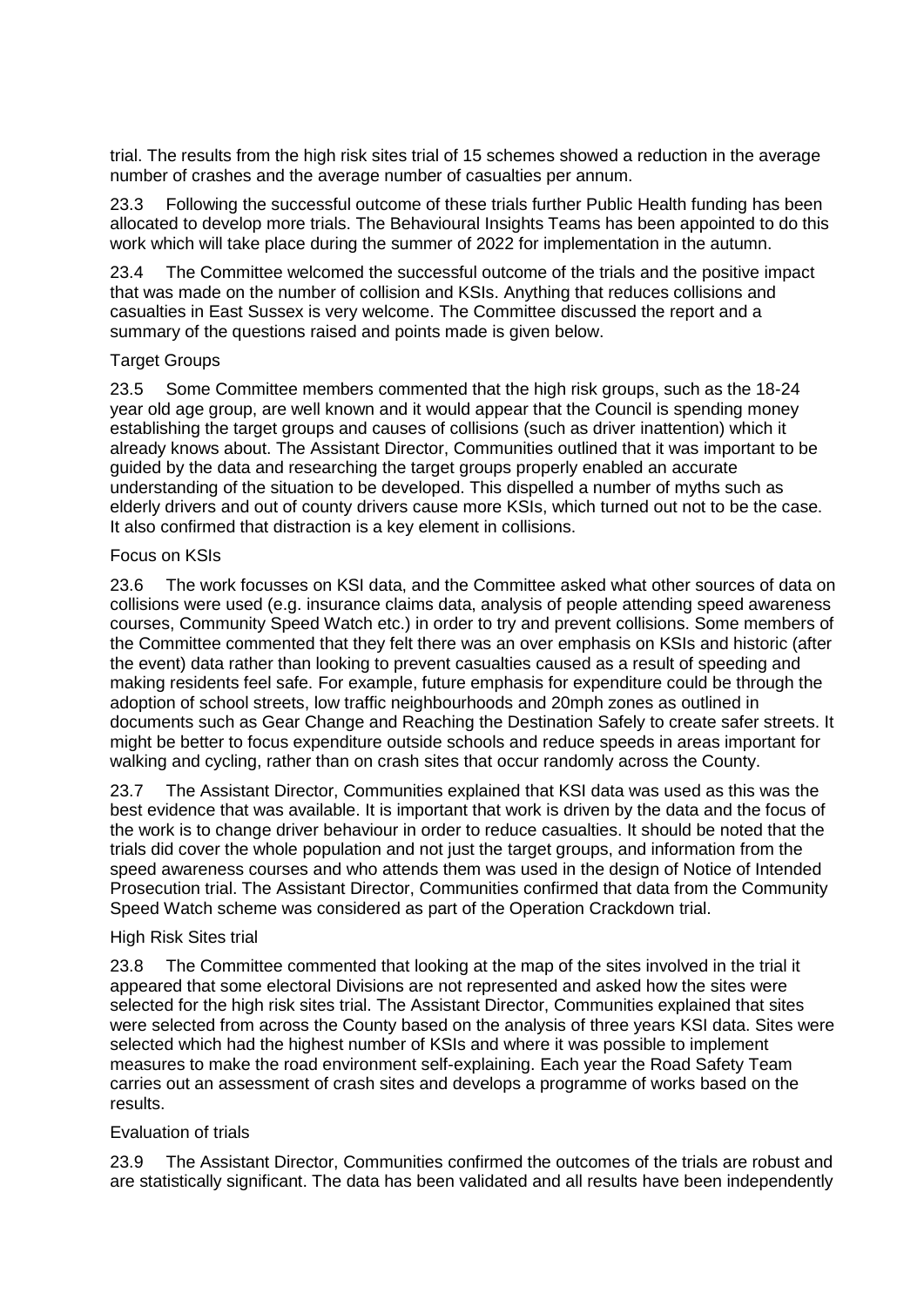assessed and audited by BIT statisticians. Therefore, the results can be applied more widely with confidence.

#### New Technology

23.10 The Committee asked if the 18-24 year old age group could be encouraged to take up the use of 'black box' technology which monitors driving behaviour. It was confirmed that the team are looking at 'black box' technology and mobile phone apps that track driver behaviour and are working with insurance companies as part of the next phase of the work. The role of car manufacturers in the introduction of new technologies in vehicles to make them safer is also key in reducing KSIs.

#### Police Enforcement

23.11 Some members of the Committee commented that the Police focus appeared to be mainly on speeding enforcement and questioned whether there should be greater emphasis on moving offences such as use of mobile phones or other driver distractions and the propensity to offend. Clarification was sought as to whether only the Police could enforce no parking on zig zag lines outside schools.

23.12 The Assistant Director, Communities clarified that the money raised from Speed Awareness training courses is used to fund the work of the SSRP. ESCC works closely with SSRP partners, including Sussex Police, and is engaged with the work on the new Speeding Strategy for Sussex. It was clarified that Civil Parking Enforcement Officers can carry out enforcement where there is dangerous parking.

23.13 The Committee RESOLOVED to:

(1) To note the positive outcomes of the East Sussex County Council (ESCC) Road Safety Programme, which included:

a. Notice of Intended Prosecution (NiP) Trial - receiving the redesigned NIP and leaflet significantly reduced speeding reoffending by 23% within 6 months. Over the 6-month trial this meant 170 fewer reoffences than business-as-usual, or 6 per week. This would translate to 560 fewer reoffences over the 6months if everyone in the trial had received the new leaflet and new NIP.

b. The Anniversary Trial - Drivers who received the Anniversary letter were 8%less likely to speed between 7 and 12 months later than those who did not. Over the 6-month trial this meant 80 fewer reoffences than business-as-usual, or 3 per week; and

c. High Risk Sites Trial - results from 15 schemes have indicated a 49% reduction in the average number of crashes per annum and a 61% reduction in the average number of casualties per annum

(2) To note the development and implementation of a further evidence based behaviour change road safety programme.

### 24. WORK PROGRAMME

24.1 The Committee discussed the work programme and whether it wished to add any scrutiny review topics or reports to the Committee's future work programme.

24.2 The Committee REOLVED to note the report and did not add any new items.